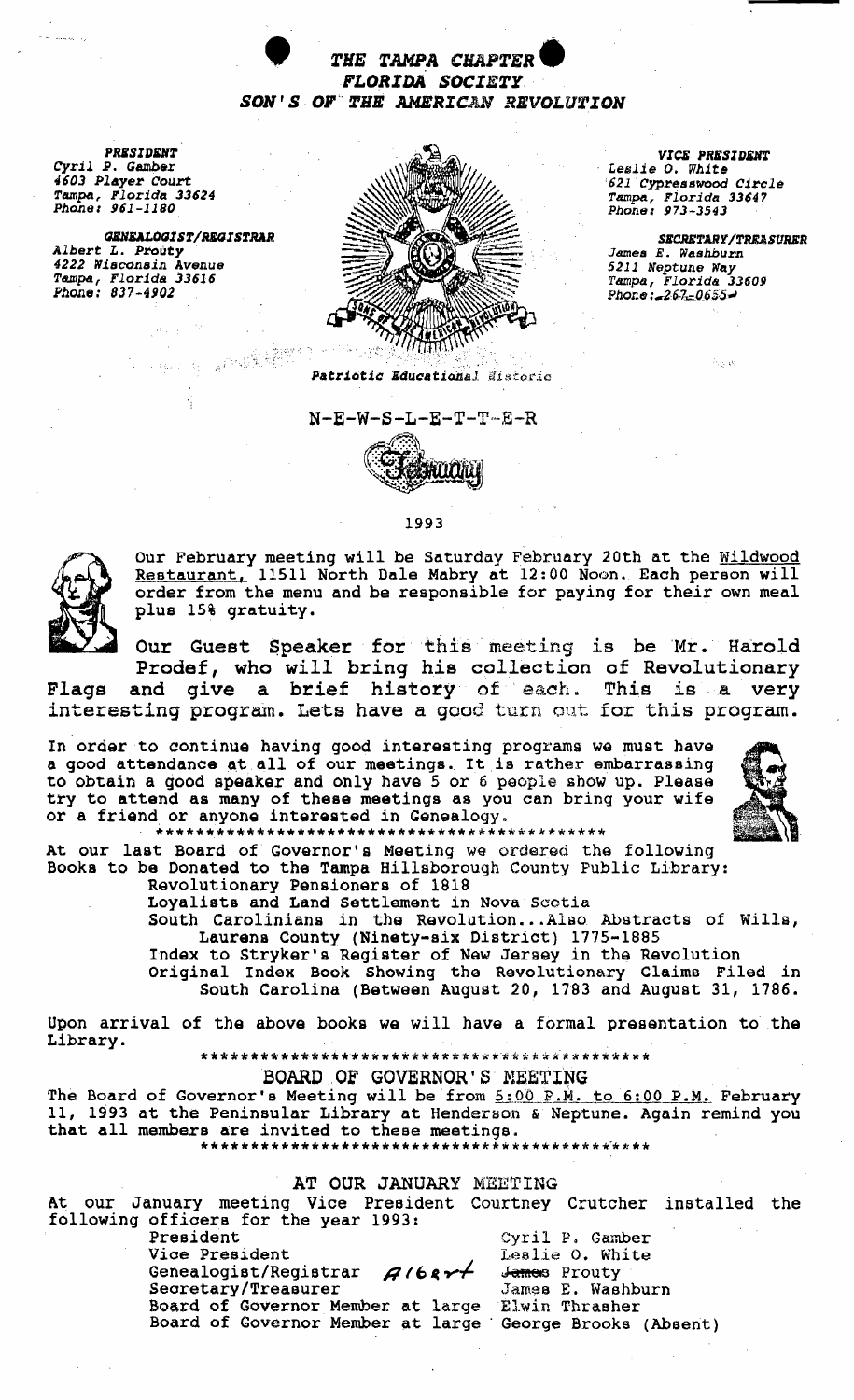**example:**<br>example: d with the Chapter gavel and with the Chapter gavel and the present on by Past President Ted Di President Gamber was presented with the Chapter gavel as a symbol of his office by Compatriot Crutcher followed by the presentation of his SAR Presidents badge and neck ribbon by Past President Ted Dickerson.

President Gamber then expressed his appreciation of having been elected and  $P$ expressed his hopes for an active Chapter year and the need for the support of all of the Chapter members. He mentioned 'that Compatriot George Brooks would be Chairman of the Eagle Scout Award Program for the year 1993-94. He also advised that a contribution had been made in support of the 62nd State Conference of the CAR which is to be held in Tampa February 26th and 27th.

President Gamber then presented Past President Dickerson with the Chapter's pin with certificate of appreciation for his service as president.  $\mathbb{R}^n \times \mathbb{R}^n$ 

. .

We were sadened when informed by Compatriot Rising and wife Arline that Compatriot Jim Smith's encountering medical problems. Pray for his successful recoverery. Jim has served the Chapter as President, Chaplin, Chairman of the Law Enforcement Committee, the ROTC Awards Committee, the VA Hospital Visitation Committee. Jim has silently worked behind the scenes on many proqrams to the betterment of the SAR goals The secretary has been instructed to send him a get well card on behalf of the Chapter.

President Gamber called for volunteers to serve on the Telephone Committee. One of those responding was Bart Carlson, whom was introduced earlier as a prospective member.

| Secretary/Treasurer Washburn gave a financial report summary for the year |                                              |       |                                    |  |  |
|---------------------------------------------------------------------------|----------------------------------------------|-------|------------------------------------|--|--|
|                                                                           |                                              |       |                                    |  |  |
| 1992 as of December 31, 1992:                                             |                                              |       |                                    |  |  |
|                                                                           | Income                                       |       | \$522.55                           |  |  |
|                                                                           | Expenses                                     |       | 698.34                             |  |  |
|                                                                           |                                              |       |                                    |  |  |
|                                                                           | Net Expense                                  |       | \$(175.79)                         |  |  |
|                                                                           | Chapter funds Jan $1/92$ \$ 1378.38          |       |                                    |  |  |
|                                                                           | Chapter funds Dec $31/92$ \$ 1202.59         |       |                                    |  |  |
|                                                                           | National & State Dues on                     |       |                                    |  |  |
|                                                                           |                                              |       | \$650.00                           |  |  |
|                                                                           | hand                                         |       |                                    |  |  |
|                                                                           | Saving Acct. Bal Dec 31/92 \$ 1852.59        |       |                                    |  |  |
|                                                                           |                                              |       |                                    |  |  |
|                                                                           |                                              |       |                                    |  |  |
| Secretary/Treasurer also reported on the 1993 budget approved by the BOG, |                                              |       |                                    |  |  |
| which in brief was as follows:                                            |                                              | . . i | ੀ ਦਾ ਸੌਸ ਪ                         |  |  |
|                                                                           | Income                                       |       | \$783.00                           |  |  |
|                                                                           | Expenses                                     |       | \$746.00                           |  |  |
|                                                                           |                                              |       | ിയ എയ <b>ണി</b> ൽ <sub>മ</sub> ാതാ |  |  |
|                                                                           | Net income                                   |       | \$37.00                            |  |  |
|                                                                           | Chapter funds $12/31/92 \t{3}1203.00$        |       |                                    |  |  |
|                                                                           |                                              |       |                                    |  |  |
|                                                                           | Budgeted Chapter Funds $12/31/93$ \$ 1240.00 |       |                                    |  |  |
|                                                                           |                                              |       |                                    |  |  |
|                                                                           |                                              |       |                                    |  |  |

Left to right: Central West Coast Vice President Courtenay Crutcher, Chapter Vice President Leslie White, Genealogist/ Registrar Albert Prouty, President Cyril Gamber, BOG Member at Large Elwin Thrasher, & Secretary/Treasurer James Washburn.